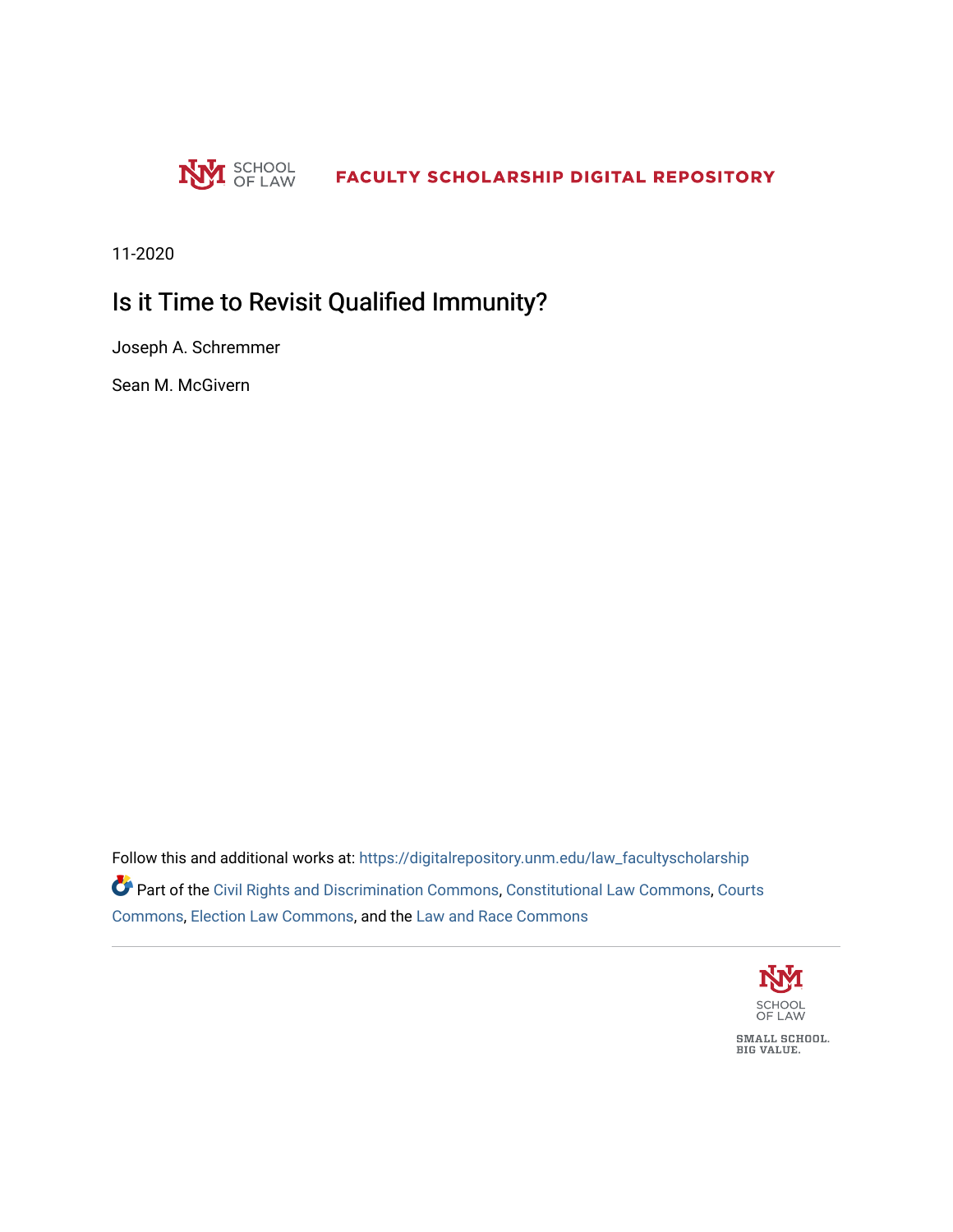## **Is it Time to Revisit Qualified Immunity?**



*Sean McGivern, Graybill & Hazlewood, LLC, has been a lawyer since 2007. His practice includes employment law, wage & hour litigation, whistleblower representation, and ERISA (Life, Health, Disability benefits). Sean is a proud Board Member of the KTLA and a member of the National Employment Lawyers Association.*



**JOSEPH SCHREMMER**

*Joe Schremmer is the Leon Karelitz Oil & Gas Law Professor at the University of New Mexico School of Law. Joe teaches oil & gas law, advanced oil & gas law, secured transactions, contracts, and property. He writes on many issues, including oil & gas law, mineral law, property rights, and ethics. Before teaching, Joe practiced for six years in Wichita, and was a partner with Depew Gillen Rathburn & McInteer, LC.*

The right to sue and defend in the courts of the several states are essential privileges of citizenship.<sup>1</sup> The Supreme Court has explained these rights as essential to a civilized society:

The right to sue and defend in the courts is the alternative of force. In an organized society it is the right conservative of all other rights, and lies at the foundation of orderly government. It is one of the highest and most essential privileges of citizenship, and must be allowed by each state to the citizens of all other states to the precise extent that it is allowed to its own citizens. Equality of treatment in this respect is not left to depend upon comity between the states, but is granted and protected by the Federal Constitution.2

Eight generations ago, this right was unavailable to black people, even freed slaves. Why? Because, in 1789, descendants of African slaves were never intended to be citizens.3 Thus, even federal courts lacked Article III jurisdiction over claims brought by freed slaves.<sup>4</sup>

After a failed attempt at self-determination in the 1860's, the former Confederate states were required to abandon slavery and to recognize the equal citizenship and rights of black Americans.<sup>5</sup> And new citizens did pursue their claims in court, with early litigation addressing testamentary bequests that former slaves enforced as new citizens. In 1869, the Georgia Supreme Court acknowledged this and held, "While a freedman may, in the Courts of this State, enforce any legal equity which was created in his favor, while a slave, that did not then contravene the policy of the law [i.e., receiving a bequest], he cannot maintain an action for injuries which he may have received, or for wages on account of labor done by him, while he was a slave."<sup>6</sup>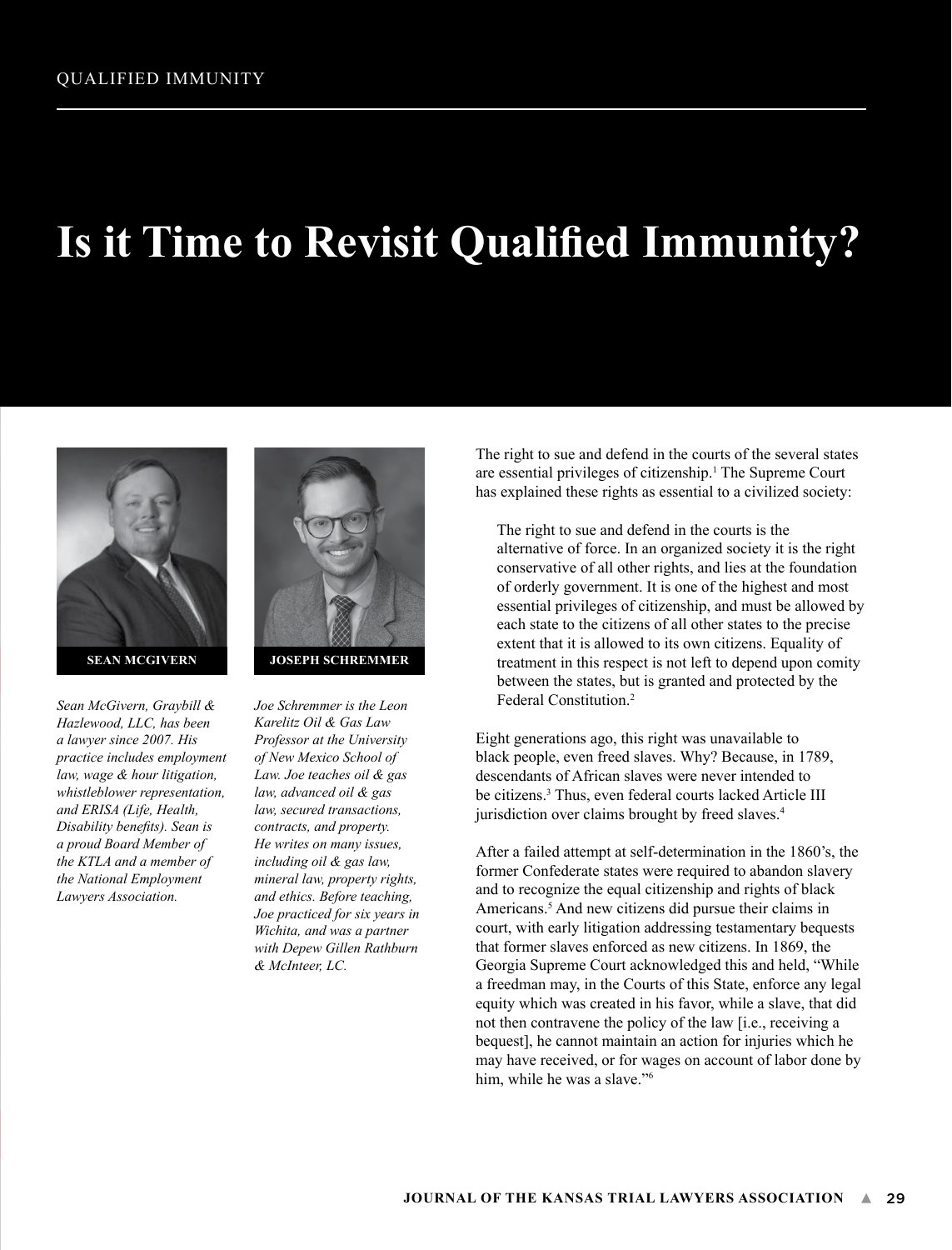Clearly, these newfound rights were tenuous in the several states. Then, and for years to come, local governments failed to protect African Americans from violence and discrimination and were sometimes complicit in those violations. During congressional debates in 1871 about how to strengthen the rights of former slaves, Kansas Representative David Perley Lowe stated:

While murder is stalking abroad in disguise, while whippings and lynchings and banishment have been visited upon unoffending American citizens, the local administrations have been found inadequate or unwilling to apply the proper corrective. Combinations, darker than the night that hides them, conspiracies, wicked as the worst of felons could devise, have gone unwhipped of justice. Immunity is given to crime, and the records of the public tribunals are searched in vain for any evidence of effective redress.7

To aid in the enforcement of the Fourteenth Amendment's guarantee of equal rights and due process, Congress passed the Ku Klux Klan Act of April 20, 1871, also known as the Civil Rights Act of 1871.<sup>8</sup> The law is codified at 42 U.S.C.  $\S$ 1983 and provides (as enacted):

Every person who, under color of any statute, ordinance, regulation, custom or usage, of any State or Territory, subjects, or causes to be subjected, any citizen of the United States or other person within the jurisdiction thereof to the deprivation of any rights, privileges, or immunities secured by the Constitution and laws, shall be liable to the party injured in an action at law, suit in equity, or other proper proceeding for redress.<sup>9</sup>

The statute contained no affirmative defenses. Thus, Congress created a federal cause of action to pursue damages from state actors who violate individuals' constitutional rights. For years, Section 1983 had little use, as the Supreme Court narrowly interpreted the state action requirement of the Fourteenth Amendment in *the Civil Rights Cases* of 1883.10 Corollary legislation included Rev. Stat. § 1980, codified at 42 U.S.C. § 1985, provides a narrow cause of action to redress conspiracies to violate civil rights.

In 1915, the Supreme Court considered the appeal of election officials who were ordered to pay damages to three black men, for violating their Fifteenth Amendment right to vote in an election under a "grandfather provision" in state voting laws.11 The defendants argued that they were just following state law, and that they could not be liable because they did not act with malice.12 The Court found these arguments to be without merit and sustained the damages award.<sup>13</sup>

*Monroe v. Pape* is a seminal case on Section 1983, in which the Supreme Court held that state actors who abuse their state-law authority, can be held liable for violating the federal civil rights of their victims.14 There, police officers conducted a warrantless home invasion, ransacked the plaintiffs' home, arrested the man of the house without a warrant, denied him the right to a phone call, interrogated him, and then released him. The Supreme Court definitively held that liability under Section 1983 can arise not only when state actors are enforcing an illegal state law, but also when they misuse their state-law authority.15 Misuse of power, possessed by virtue of state law and made possible only because the wrongdoer is clothed with the authority of state law, is action taken "under color of" state law.<sup>16</sup>

It took six years for the Court to begin its process of cabining in the *Monroe* decision. In *Pierson v. Ray*, Mississippi police officers arrested civil rights protesters under an anti-loitering law that was later found to be unconstitutional.<sup>17</sup> The officers claimed that they were not enforcing segregation by arresting the individuals, but rather attempting to prevent violence. The Court decided that Section 1983 must be viewed against the background of general tort principles, and that a false imprisonment action at common law could be defeated by good faith and probable cause.18

Qualified immunity, as we know it today, was born in 1982 when the Supreme Court decided *Harlow v. Fitzgerald*. 19 There, the Court overruled prior precedent that "good faith" was a defense to civil rights violations because "bare allegations of malice should not subject government officials either to the costs of trial or to the burdens of broad reaching discovery."20 Thus, "government officials performing discretionary functions generally are shielded from liability for civil damages insofar as their conduct does not violate clearly established statutory or constitutional rights of which a reasonable person would have known."21

Qualified immunity is "an immunity from suit rather than a mere defense to liability … it is effectively lost if a case is erroneously permitted to go to trial."<sup>22</sup> Courts evaluating pleas of qualified immunity by state actors by deciding if the plaintiff's complaint states a violation of a constitutional right, and if so, whether the right was "clearly established."23 It has been said that, "the contours of a right are sufficiently clear that every reasonable official would have understood that what he is doing violates that right."24 Under this standard, state actors are only charged with knowledge of "cases of controlling authority in their jurisdiction at the time of the incident" and "a consensus of cases of persuasive authority such that a reasonable officer could not have believed that his actions were lawful."25

Under courts' reductionist interpretation of what rights are "clearly established," actions that most would say violates an individual's constitutional rights are routinely held not to because no prior precedent involved the exact facts. For example, the growth of qualified immunity and the militarization of local law enforcement agencies<sup>26</sup> have arguably shielded the following police action from accountability: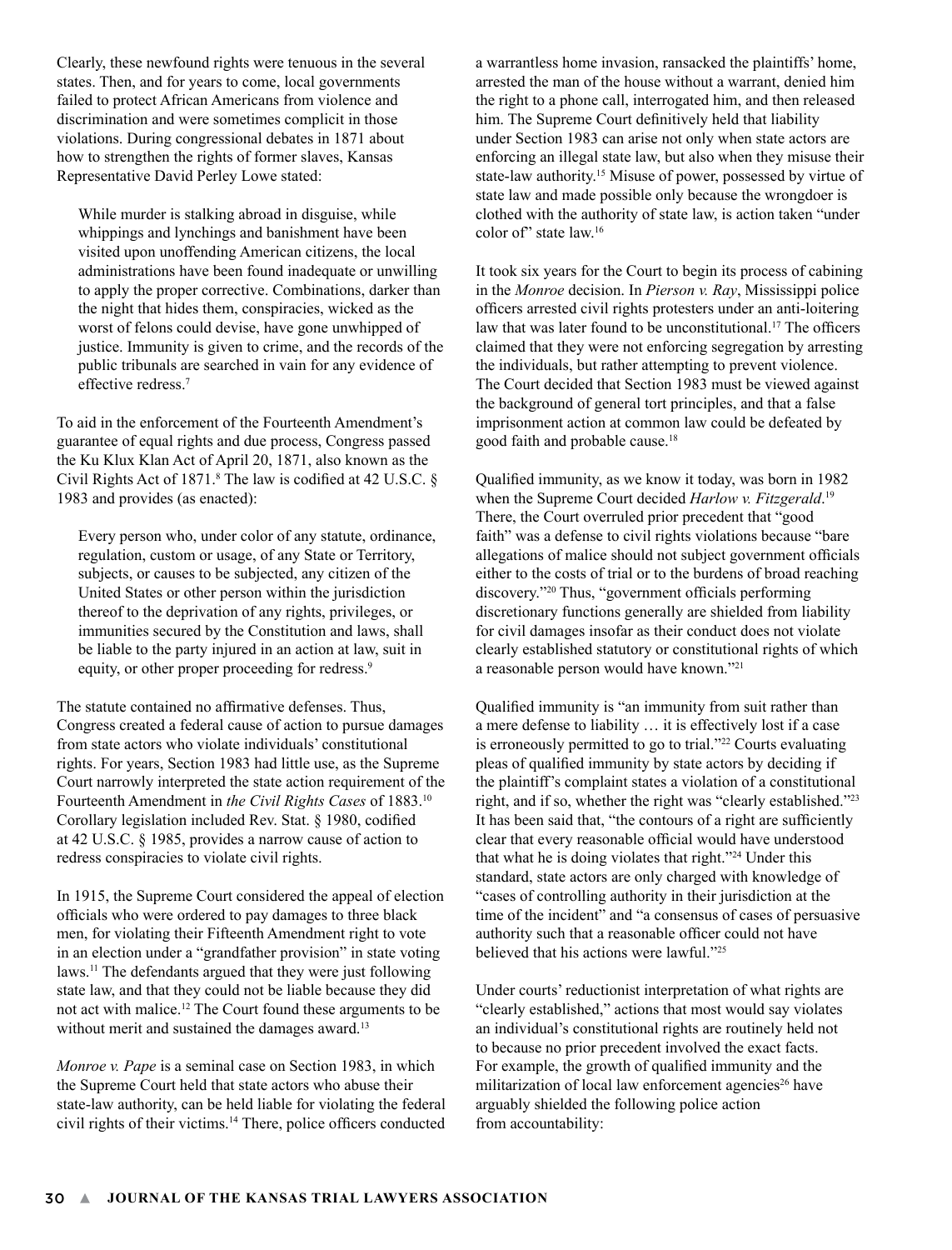- a) Officers executed a search warrant and reported seizing \$50,000 in cash, when they were alleged to have taken over \$150,000 in cash and \$125,000 in rare coins. They were granted qualified immunity because no case on point fairly warned them that theft was prohibited by the Fourth Amendment.27
- b) A homeowner gave police permission to enter her home to look for her ex-boyfriend, though she told the officers she did not believe the ex-boyfriend was at her home, but she had no problem with them checking. The officers spent half a day destroying her home with shotgun-fired tear gas grenades. Because no clearly established authority prohibited their conduct, officers were not liable to their now-homeless victim.<sup>28</sup>
- c) A juvenile pretrial inmate, out for a shower, unlocked cells to allow two other inmates to attack a fourth inmate. The guards were watching TV when it happened, and no clearly established case otherwise directed them to prevent the attack.<sup>29</sup>
- d) An officer was granted qualified immunity when he shot and killed an armed occupant of a house, because it was reasonable under clearly established law for the officer to assume that other officers had announced police presence.30
- e) A driver involved in a high-speed chase surrendered and laid down next to his car. The arresting officer handcuffed the suspect before holstering his gun and shot the suspect in the shoulder. Because the officer testified that it was an accident, he was awarded qualified immunity.<sup>31</sup>
- f) A federal court determined that a dean's recommendation of nonrenewal of an Asian faculty member was infected by discrimination. The provost embraced the recommendation of nonrenewal, even though he acknowledged that the professor had demonstrated the presence of discrimination and a high turnover rate among minority faculty. Because the faculty member's dispute could be viewed as a "personal grievance," the Tenth Circuit awarded the provost qualified immunity in response to the professor's First Amendment claim.32

What is the right to sue for redress of grievances if violations of the law are only redressable if the law was "clearly established"? Many now protest that people are dying on the streets due to misconduct by law enforcement. Looking back, the notion of limiting Section 1983 to violations of "clearly established law," and disregarding the motive or intent of the alleged violator, would have been unheard of in the 19<sup>th</sup> century. Holding state actors liable for violating people's constitutional rights is the point of § 1983 and its purpose appears to be eroding away.

Moreover, there is serious doubt that one of the primary justifications offered for qualified immunity – that it derives from a common law "good faith" defense – withstands scrutiny. As noted, the Court's decision in *Pierson v. Ray* analogized to common law suits for false arrest, in which an officer would not be liable for a false arrest if he acted in good faith and with probable cause, even if the victim's innocence were later proved.<sup>33</sup> As an initial matter, it is questionable that such a good faith defense was well established in suits about constitutional violations at the time Section 1983 was enacted. To the extent such a defense existed, it was much narrower than a general immunity to suit.34 Regardless, following *Pierson*, the Court quickly began to expand its new immunity doctrine well beyond the scope of any common law defense,<sup>35</sup> and morphed the good faith defense into an objective analysis of the reasonableness of the official's conduct,<sup>36</sup> which was unknown to the common law.

Another common justification the Court gives for qualified immunity is lenity for officials who, it believes, cannot be expected to anticipate constitutional rulings that even federal courts may not.37 The doctrine of leniency derives from criminal law and is an odd fit in the context of civil liability under Section 1983. Ironically, however, the Court's decisions rarely if ever extend the same leniency to actual criminal defendants.38

The tide may be changing. Many district Courts are speaking up on this issue. In *White v. City of Topeka*, for example, Judge Crabtree collected authorities for the proposition that qualified immunity is in serious need of an overhaul, while nevertheless applying the doctrine to shield an officer from liability for killing a suspect.39 With an outflow of questionable court decisions shielding officers solely because they act under color of state law, it is time for the Supreme Court to reconsider the path that qualified immunity has created. Only then, can the original purposes of 42 U.S.C. § 1983 be arguably vindicated.